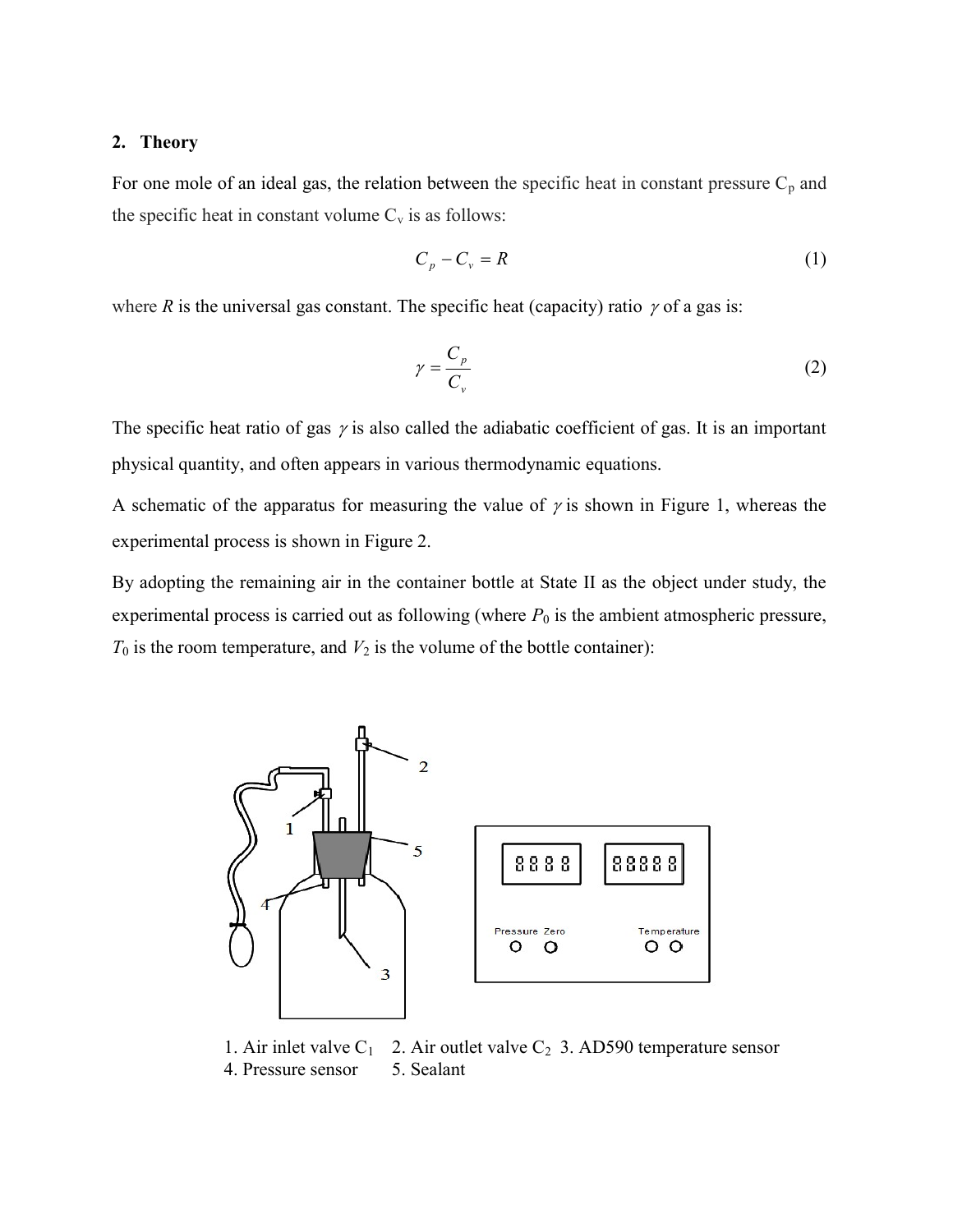



Figure 2 Process flow-chart for measuring specific heat ratio of air

- 1) Open valve  $C_2$  to let air into the bottle container. Now, the air in the bottle has the same temperature and pressure as the ambient air. Then close  $C_2$ .
- 2) Open inlet valve  $C_1$ , pump some air into the bottle with the inflating ball and then close inlet valve  $C_1$ . Now, the air in the bottle is compressed with both pressure and temperature increased. Then, the air temperature will slowly drop as heat exchanges with the pumped air. Wait for the air temperature in the bottle to be stabilized at  $T_1$ , which should reach  $T_0$  if the waiting time is long enough and the ambient temperature is stable at  $T_0$ . In practice, however, when the temperature change tends to stop, we can assume  $T_1 \cong T_0$ , and the resulting error on the experimental results is negligible. Now the gas is in State I ( $P_1$ ,  $V_1$ ,  $T_1$ ). Note: the object under study is limited to the remaining air in the container bottle at State II, where volume  $V_1$  will be smaller than  $V_2$  since there is extra pumped-in air in the bottle apart from the object under study.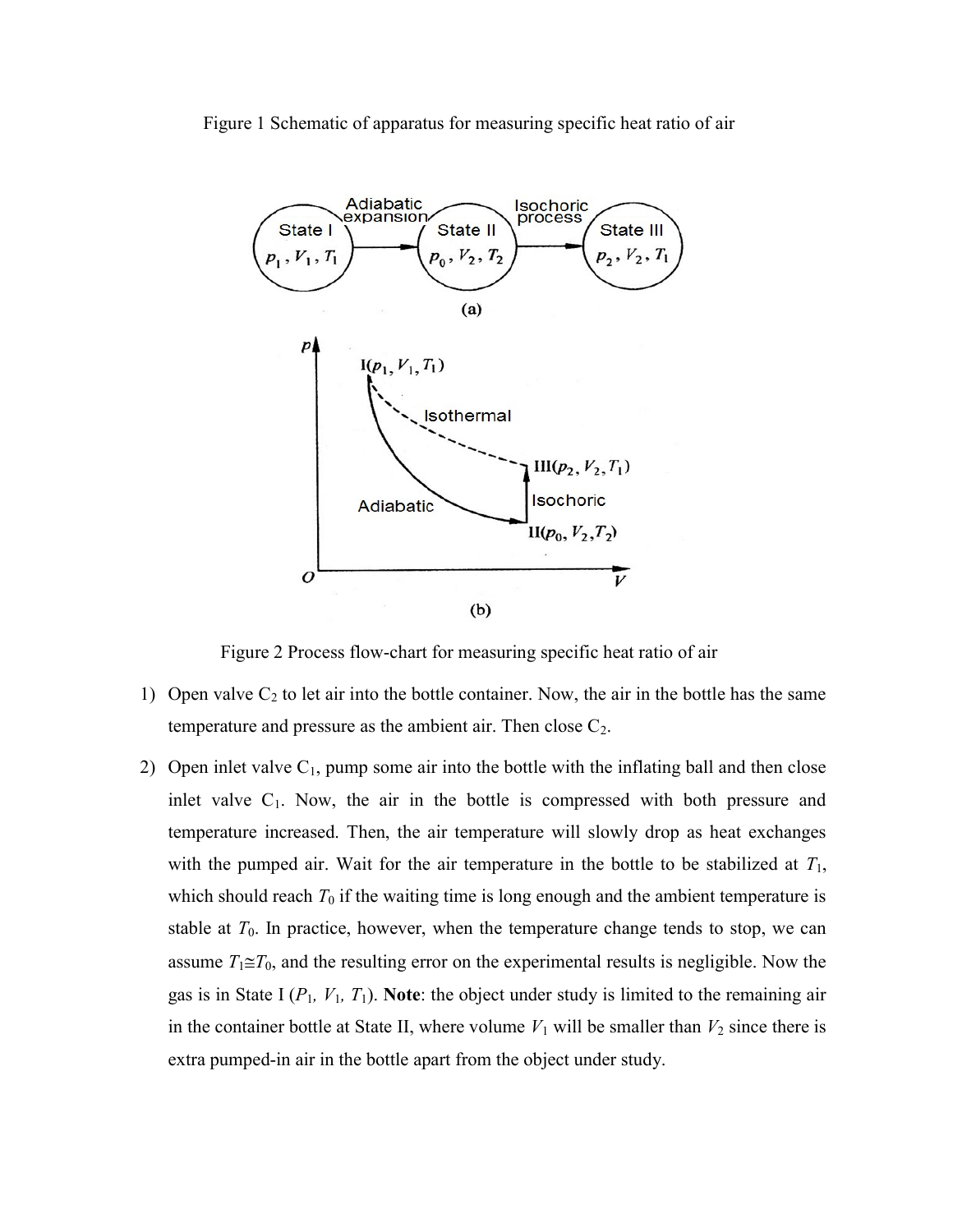- 3) Open outlet valve  $C_2$ , let the air bottle open to the ambient air. When the pressure drops to  $P_0$ , immediately close  $C_2$ . Since the process of air releasing is very fast, the air in the bottle has almost no heat exchange with the outside air, so it can be approximated as an adiabatic expansion process. Now, the air state in the bottle is transformed from State I  $(P_1, V_1, T_1)$  into State II  $(P_0, V_2, T_2)$ .
- 4) After the adiabatic expansion process, air temperature  $T_2$  in the bottle is lower than the ambient temperature, so the air in the bottle will slowly absorb heat from the outside air. Wait for the air temperature in the bottle to be stabilized at  $T_3$ , while recording the air pressure and temperature in the bottle as  $P_2$  and  $T_3$ , respectively. Now, the air state becomes State III  $(P_2, V_2, T_3)$ . The process from State II to State III can be regarded as an isochoric process. Again,  $T_3$  should reach  $T_0$  if the waiting time is long enough and the ambient temperature is stabilized at  $T_0$ . In practice, however, when the temperature change tends to stop, we can assume  $T_3 \cong T_0$ , and the resulting error on the experimental results is negligible. Now  $T_0 = T_1 = T_3$ , so State III can be written as  $(P_2, V_2, T_1)$ .

From State I to State II is an adiabatic process, so we have:

$$
P_1(V_1)^{\gamma} = P_0(V_2)^{\gamma} \tag{3}
$$

State I and State III have the same temperature  $T_1$ , so we have:

$$
P_1V_1 = P_2V_2 \tag{4}
$$

By taking logarithmic operation of (3) and then substituting the volume ratio from (4), we get:

$$
\gamma = \frac{\ln P_1 - \ln P_0}{\ln P_1 - \ln P_2} = \frac{\ln(P_1/P_0)}{\ln(P_1/P_2)}\tag{5}
$$

It is apparent from Equation (5) that the air specific heat ratio can be derived by measuring  $P_0$ ,  $P_1$ , and  $P_2$ . The schematic diagram of temperature measurement is shown in Figure 3 using an AD590 as the temperature sensor.